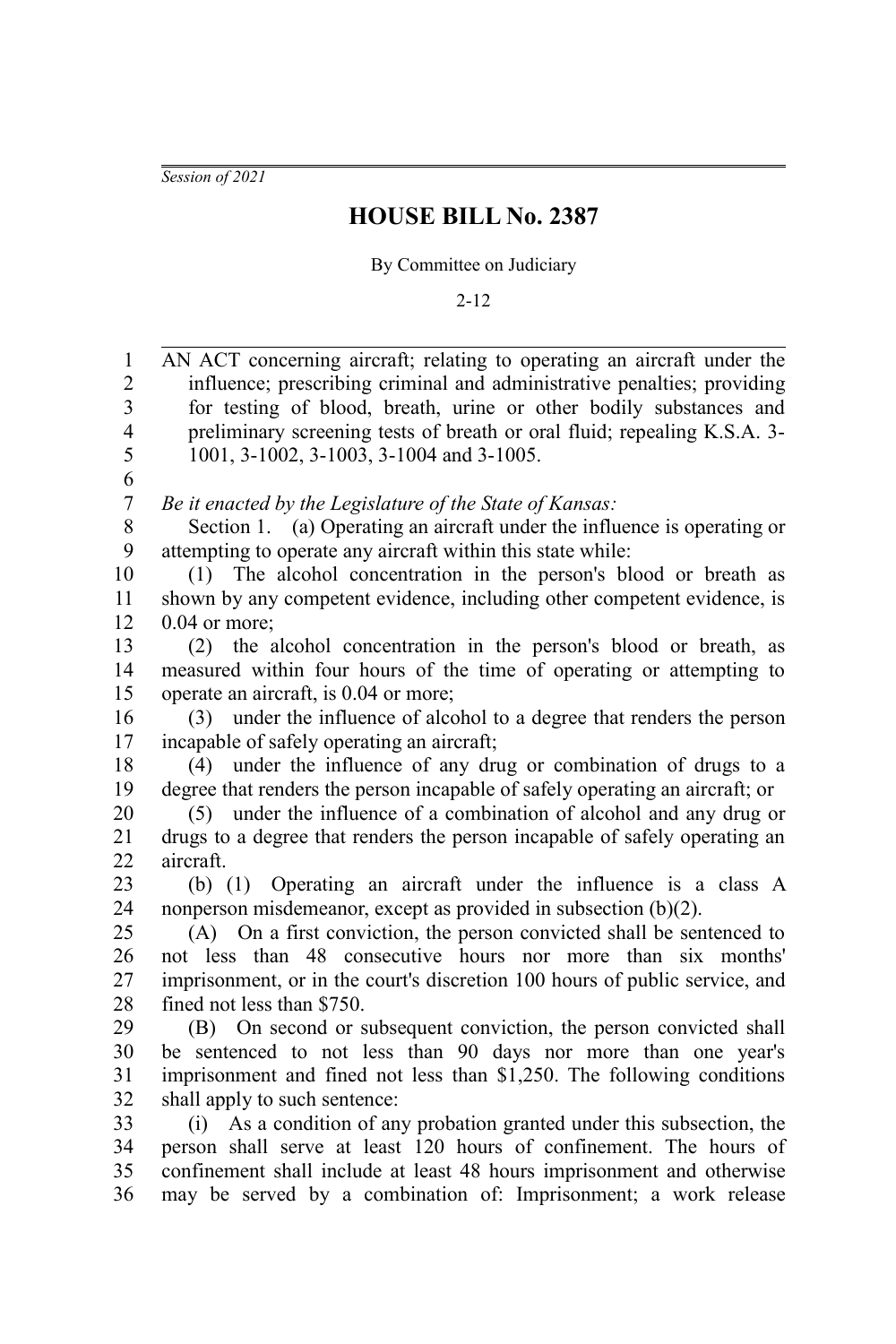program, provided such work release program requires such person to return to the confinement at the end of each day in the work release program; or a house arrest program pursuant to K.S.A. 2020 Supp. 21- 6609, and amendments thereto; and 1 2 3 4

(ii) (a) if the person is placed into a work release program or placed under a house arrest program for the minimum 120 hours confinement mandated by this subsection, the person shall receive hour-for-hour credit for time served in such program until the minimum sentence is met. If the person is placed into a work release program or placed under a house arrest program for more than the minimum 120 hours confinement mandated by this subsection, the person shall receive hour-for-hour credit for time served in such program and thereafter the person shall receive day-for-day credit for time served in such program unless otherwise ordered by the court; and 5 6 7 8 9 10 11 12 13 14

(b) when in a work release program, the person shall only be given credit for the time served in confinement at the end of and continuing to the beginning of the person's work day. When under a house arrest program, the person shall be monitored by an electronic monitoring device that verifies the person's location and shall only be given credit for the time served within the boundaries of the person's residence. 15 16 17 18 19 20

(2) Operating an aircraft under the influence is a severity level 6, nonperson felony if the offense occurred while the person convicted did not hold a valid pilot license issued by the federal aviation administration. 21 22 23

(A) The person convicted shall be sentenced to not less than 90 days nor more than one year's imprisonment and fined \$2,500. The person convicted shall not be eligible for release on probation, suspension or reduction of sentence or parole until the person has served at least 90 days' imprisonment. 24 25 26 27 28

(B) The 90 days' imprisonment mandated by this subsection may be served in a work release program only after such person has served 72 consecutive hours' imprisonment, provided such work release program requires such person to return to confinement at the end of each day in the work release program. The person convicted, if placed into a work release program, shall serve a minimum of 2,160 hours of confinement. Such 2,160 hours of confinement shall be a period of at least 72 consecutive hours of imprisonment followed by confinement hours at the end of and continuing to the beginning of the offender's work day. 29 30 31 32 33 34 35 36 37

(C) The court may place the person convicted under a house arrest program pursuant to K.S.A. 2020 Supp. 21-6609, and amendments thereto, to serve the 90 days' imprisonment mandated by this subsection only after such person has served 72 consecutive hours' imprisonment. The person convicted, if placed under house arrest, shall be monitored by an electronic monitoring device that verifies the offender's location. The offender shall 38 39 40 41 42 43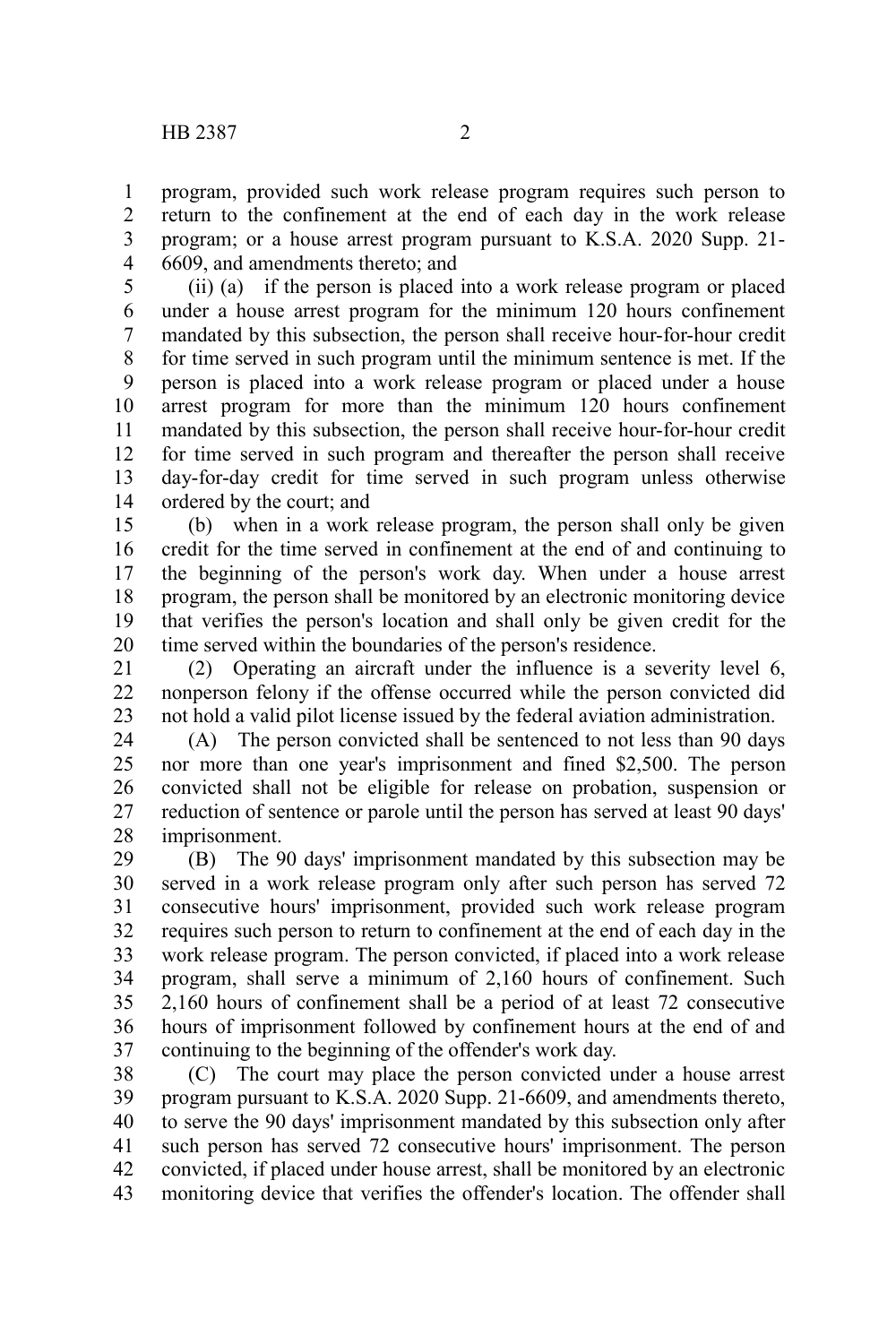serve a minimum of 2,160 hours of confinement within the boundaries of the offender's residence. Any exceptions to remaining within the boundaries of the offender's residence provided for in the house arrest agreement shall not be counted as part of the 2,160 hours. 1 2 3 4

(3) As part of the judgment of conviction, the court shall order the person convicted not to operate an aircraft for any purpose for a period of six months from the date of final discharge from the county jail, or the date of payment or satisfaction of such fine, whichever is later or one year from such date on a second conviction. If the court suspends the sentence and places the person on probation as provided by law, the court shall order as one of the conditions of probation that such person not operate an aircraft for any purpose for a period of 30 days from the date of the order on a first conviction or 60 days from the date of the order on a second conviction. 5 6 7 8 9 10 11 12 13

(4) For the purpose of determining whether an occurrence is a first, second or subsequent occurrence: 14 15

(A) "Conviction" includes entering into a diversion agreement in lieu of further criminal proceedings on a complaint alleging commission of a crime described in subsection (a); and 16 17 18

(B) it is irrelevant whether an offense occurred before or after conviction or diversion for a previous offense. 19 20

(c) If a person is charged with a violation of subsection  $(a)(4)$  or  $(a)$ (5), the fact that the person is or has been entitled to use the drug under the laws of this state shall not constitute a defense against the charge. 21  $22$ 23

Sec. 2. (a) Any person who operates or attempts to operate an aircraft within this state may be requested, subject to the provisions of sections 1 through 4, and amendments thereto, to submit to one or more tests of the person's blood, breath, urine or other bodily substance to determine the presence of alcohol or drugs. The testing shall include all quantitative and qualitative tests for alcohol and drugs. The test shall be administered at the direction of a law enforcement officer, and the law enforcement officer shall determine which type of test is to be conducted or requested. 24 25 26 27 28 29 30 31

(b) (1) One or more tests may be required of a person when, at the time of the request, a law enforcement officer has probable cause to believe the person has committed a violation of section  $(1)(a)$ , and amendments thereto, while having alcohol or drugs in such person's system, and one of the following conditions exists: 32 33 34 35 36

(A) The person has been arrested or otherwise taken into custody for any offense violation of any state statute, county resolution or city ordinance; or 37 38 39

(B) the person has been involved in an aircraft accident or crash resulting in property damage, personal injury or death. 40 41

(2) The law enforcement officer directing administration of the test or tests may act on personal knowledge or on the basis of the collective 42 43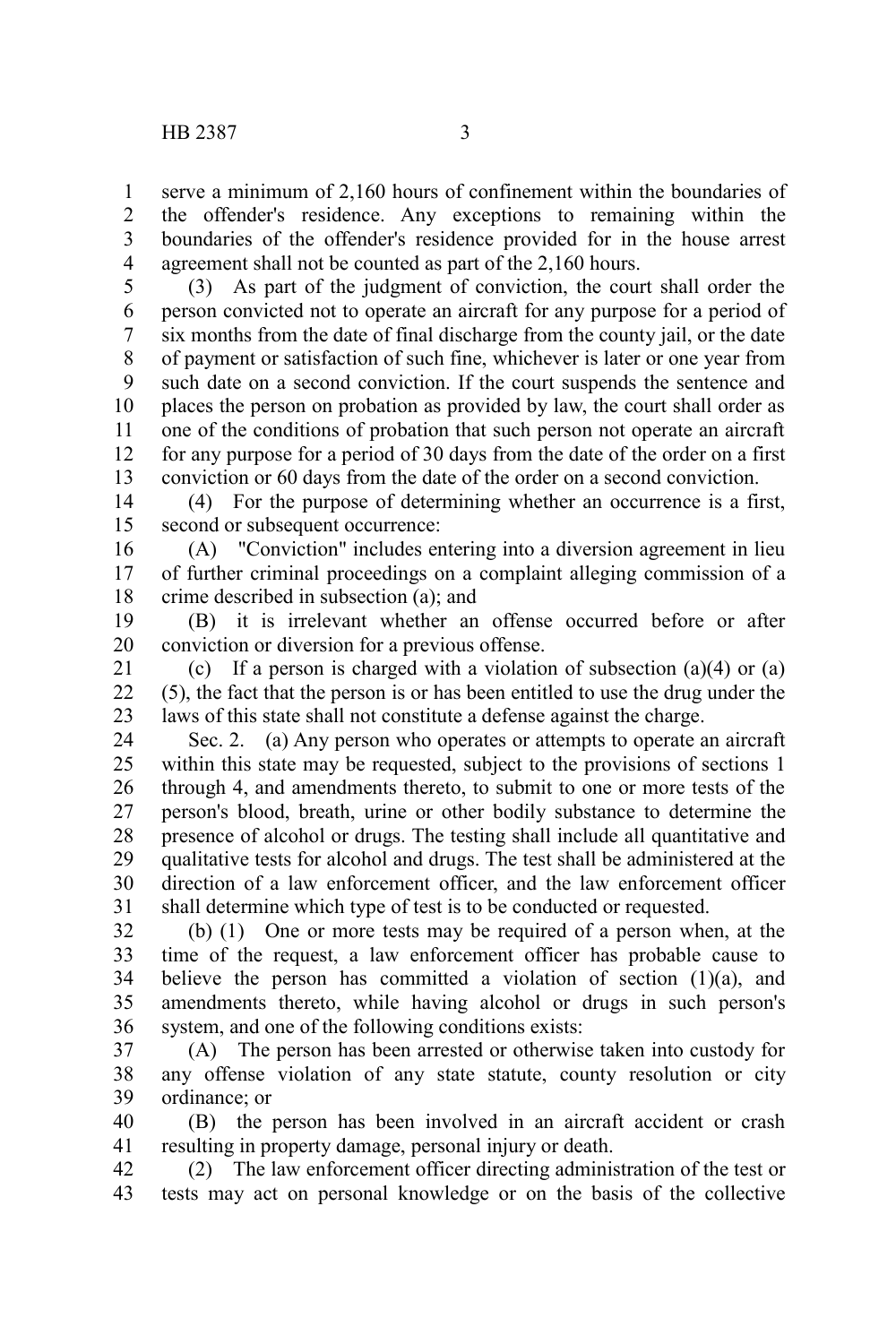information available to law enforcement officers involved in the investigation or arrest. 1 2

(c) Nothing in this section shall be construed to limit the right of a law enforcement officer to conduct any search of a person's breath or other bodily substance, other than blood or urine, incident to a lawful arrest pursuant to the constitution of the United States, nor limit the admissibility at any trial or hearing of alcohol or drug concentration testing results obtained pursuant to such a search. 3 4 5 6 7 8

(d) Nothing in this section shall be construed to limit the right of a law enforcement officer to conduct or obtain a blood or urine test of a person pursuant to a warrant under K.S.A. 22-2502, and amendments thereto, the constitution of the United States or a judicially recognized exception to the search warrant requirement, nor limit the admissibility at any trial or hearing of alcohol or drug concentration testing results obtained pursuant to such a search. 9 10 11 12 13 14 15

(e) A law enforcement officer may direct a medical professional, as described in subsection (f), to draw one or more samples of blood from a person to determine the blood's alcohol or drug concentration if: 16 17 18

(1) The person has given consent and meets the requirements of subsection (b): 19 20

(2) law enforcement has obtained a search warrant authorizing the collection of blood from the person; or 21  $22$ 

(3) the person refuses or is unable to consent to, submit to and complete a test, and another judicially recognized exception to the warrant requirement applies. 23 24 25

(f) If a law enforcement officer is authorized to collect one or more tests of blood under this section, the withdrawal of blood at the direction of the officer may be performed only by: 26 27 28

(1) A person licensed to practice medicine and surgery, licensed as a physician assistant or a person acting under the direction of any such licensed person; 29 30 31

32

(2) a registered nurse or a licensed practical nurse;

(3) any qualified medical technician, including, but not limited to, an advanced emergency medical technician or a paramedic, as those terms are defined in K.S.A. 65-6112, and amendments thereto, authorized by medical protocol; or 33 34 35 36 37

(4) a phlebotomist.

(g) When so directed by a law enforcement officer through a written statement, the medical professional shall withdraw the sample of blood as soon as practical and shall deliver the sample to the law enforcement officer or another law enforcement officer as directed by the requesting law enforcement officer as soon as practical, provided the collection of the sample does not jeopardize the person's life, cause serious injury to the 38 39 40 41 42 43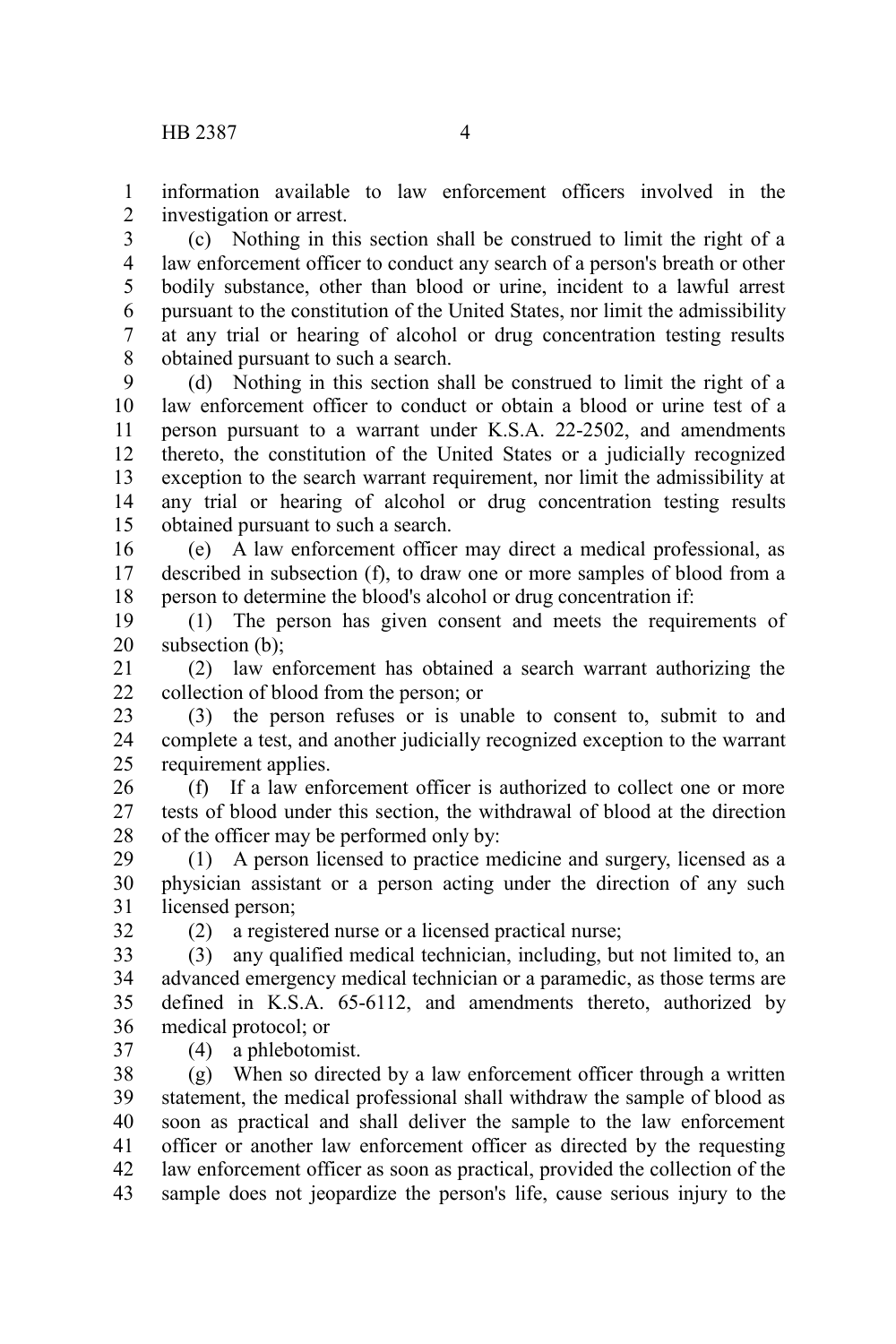28

person or seriously impede the person's medical assessment, care or treatment. The medical professional authorized in this section to withdraw the blood and the medical care facility where the blood is drawn may act on good faith that the requirements have been met for directing the withdrawal of blood once presented with the written statement provided for under this subsection. The medical professional shall not require the person that is the subject of the test or tests to provide any additional consent or sign any waiver form. In such a case, the person authorized to withdraw blood and the medical care facility shall not be liable in any action alleging lack of consent or lack of informed consent. Such sample or samples shall be an independent sample and not be a portion of a sample collected for medical purposes. The person collecting the blood sample shall complete the collection portion of a document if provided by law enforcement. 1 2 3 4 5 6 7 8 9 10 11 12 13 14

(h) If a person must be restrained to collect the sample pursuant to this section, law enforcement shall be responsible for applying any such restraint utilizing acceptable law enforcement restraint practices. The restraint shall be effective in controlling the person in a manner not to jeopardize the person's safety or that of the medical professional or attending medical or healthcare staff during the drawing of the sample and without interfering with medical treatment. 15 16 17 18 19 20 21

(i) (1) If a law enforcement officer is authorized to collect one or more tests of urine, the collection of the urine sample shall be supervised by: 22 23 24

(A) A person licensed to practice medicine and surgery, licensed as a physician assistant or a person acting under the direction of any such licensed person; 25 26 27

(B) a registered nurse or a licensed practical nurse; or

(C) a law enforcement officer of the same sex as the person being tested. 29 30

(2) The collection of the urine sample shall be conducted out of the view of any person other than the person supervising the collection of the sample and the person being tested, unless the right to privacy is waived by the person being tested. When possible, the supervising person shall be a law enforcement officer. 31 32 33 34 35

(3) The results of qualitative testing for drug presence shall be admissible in evidence and questions of accuracy or reliability shall go to the weight rather than the admissibility of the evidence. 36 37 38

(4) If the person is medically unable to provide a urine sample in such manner due to the injuries or treatment of the injuries, the same authorization and procedure as used for the collection of blood in subsections (g) and (i) shall apply to the collection of a urine sample. 39 40 41 42

(j) No law enforcement officer who is acting in accordance with this 43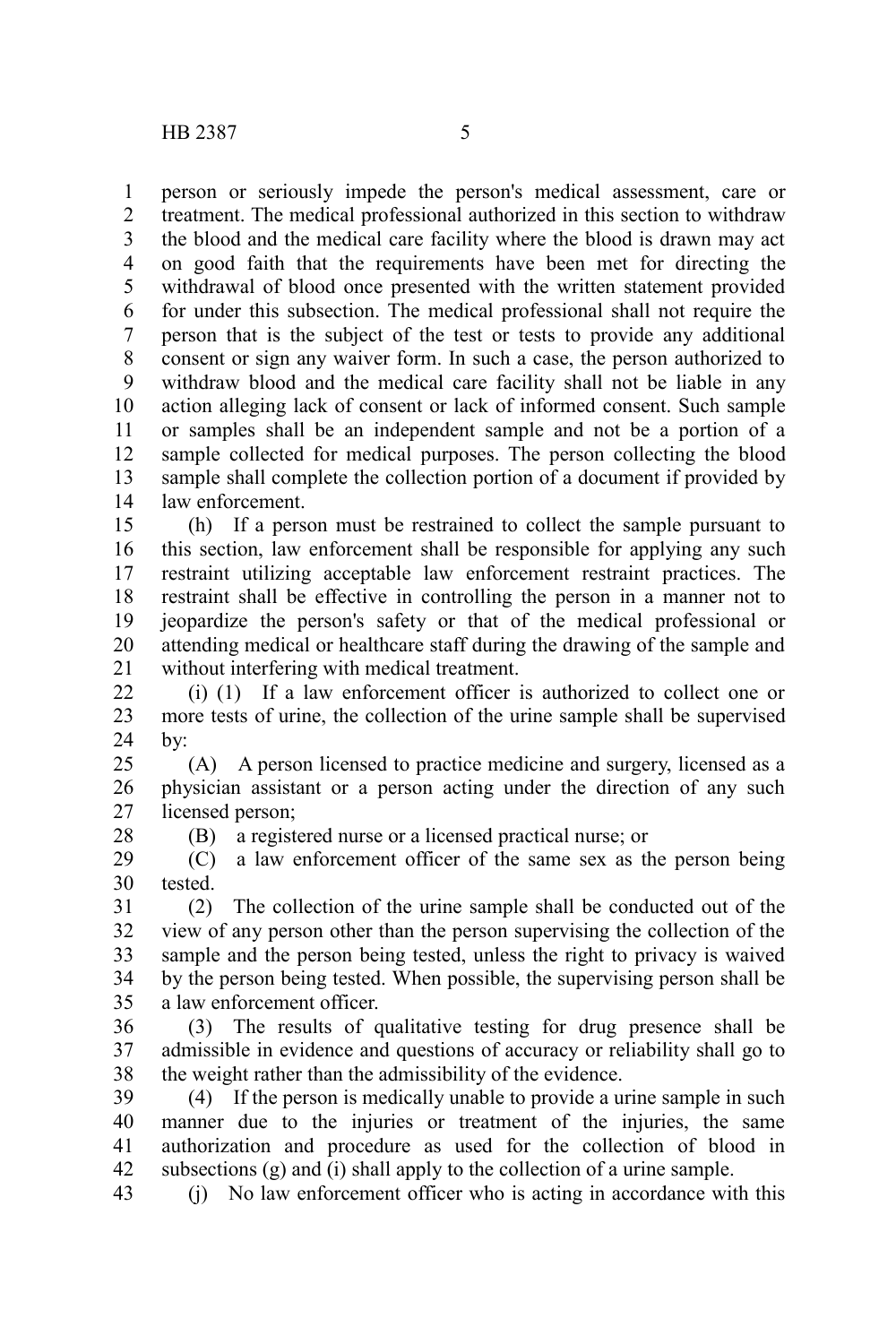section shall be liable in any civil or criminal proceeding involving the action. 1 2

(k) The person's refusal shall be admissible in evidence against the person at any trial on a charge arising out of the alleged operation or attempted operation of an aircraft while under the influence of alcohol or drugs, or a combination of alcohol and any drug or drugs. 3 4 5 6

(l) No test shall be suppressed because of irregularities not affecting the substantial rights of the accused in the consent or notice authorized pursuant to this section. 7 8 9

(m) Nothing in this section shall be construed to limit the admissibility at any trial of alcohol or drug concentration testing results obtained pursuant to a search warrant or other judicially recognized exception to the warrant requirement. 10 11 12 13

(n) Upon the request of any person submitting to testing under this section, a report of the results of the testing shall be made available to such person when available. 14 15 16

(o) The person tested shall have a reasonable opportunity to have an additional chemical test by a physician of such person's own choosing. If the law enforcement officer refuses to permit such additional chemical test to be taken, the original test shall not be competent evidence. 17 18 19 20

(p) Sections 1 through 4, and amendments thereto, are remedial law and shall be liberally construed to promote public health, safety and welfare. 21 22 23

Sec. 3. (a) A law enforcement officer may request a person who is operating or attempting to operate an aircraft within this state to submit to a preliminary screening test of the person's breath or oral fluid, or both, if the officer has reasonable suspicion to believe the person has been operating or attempting to operate an aircraft while under the influence of alcohol or drugs, or a combination of alcohol and any drug or drugs. 24 25 26 27 28 29

(b) If the person submits to the test, the results shall be used for the purpose of assisting law enforcement officers in determining whether an arrest should be made and whether to request the tests authorized by section 2, and amendments thereto. A law enforcement officer may arrest a person based in whole or in part upon the results of a preliminary screening test. Such results shall not be admissible in any civil or criminal action concerning the operation of or attempted operation of an aircraft except to aid the court in determining a challenge to the validity of the arrest or the validity of the request to submit to a test pursuant to section 2, and amendments thereto. Following the preliminary screening test, additional tests may be requested pursuant to section 2, and amendments thereto. 30 31 32 33 34 35 36 37 38 39 40 41

(c) Any preliminary screening of a person's breath shall be conducted with a device approved pursuant to K.S.A. 65-1,107, and amendments 42 43